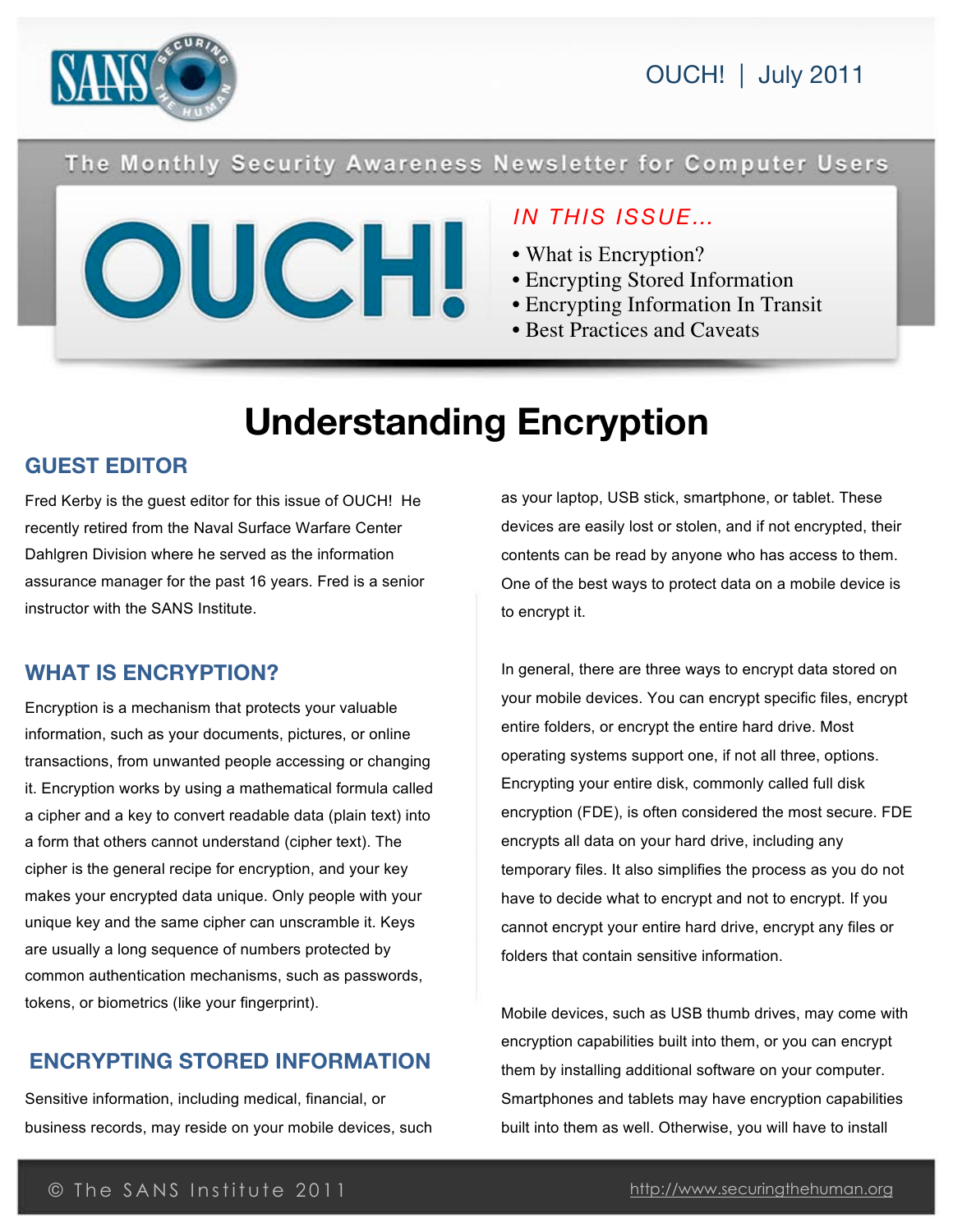## OUCH! | July 2011



## **Understanding Encryption**

encryption apps; consult your phone vendor's app store or marketplace for information on what's available.

## **ENCRYPTING INFORMATION IN TRANSIT**

Information is also vulnerable when it's in transit. If the data is not encrypted, it can be monitored and captured online. This is why you want to ensure that any sensitive online communications, such as online banking, sending e-mails, or perhaps even accessing your Facebook account, are encrypted. The most common type of online encryption is HTTPS, or connecting to secured websites. This means the traffic between your browser and the website is encrypted. Look for https:// in the URL or the lock icon in your browser. Many sites support this by default (such as Google Apps), and websites like Facebook and Twitter give you the option in your account settings to force HTTPS. In addition, when you connect to a public Wi-Fi network, use an encrypted network whenever possible. WPA2 is currently one of the strongest encryption mechanisms and the type you should choose. Finally, whenever sending or receiving e-mail, make sure your email client is set up to use encrypted channels. One of the most commonly used is SSL (Secure Socket Layer); many e-mail clients use SSL by default.

#### **BEST PRACTICES AND CAVEATS**

Regardless of which type of encryption you are using or how you use it, almost all forms of encryption share some common issues you need to be aware of.

*Encryption is an important tool for protecting data, but is only effective if you have strong passwords and maintain the overall security of your computer .*



Your encryption is only as strong as your keys. If your key is compromised, so is your data. If you are using passwords to protect your keys, make sure you use strong passwords and protect them well. (See the May 2011 edition of OUCH! on passwords).

• Don't lose or lose access to your keys. If you lose your encryption keys or can't access them because you've forgotten the password that protects them, you most likely cannot recover your data.

• Your encryption is only as strong as the security of your computer. If your computer is infected, the bad guys can compromise your encryption.